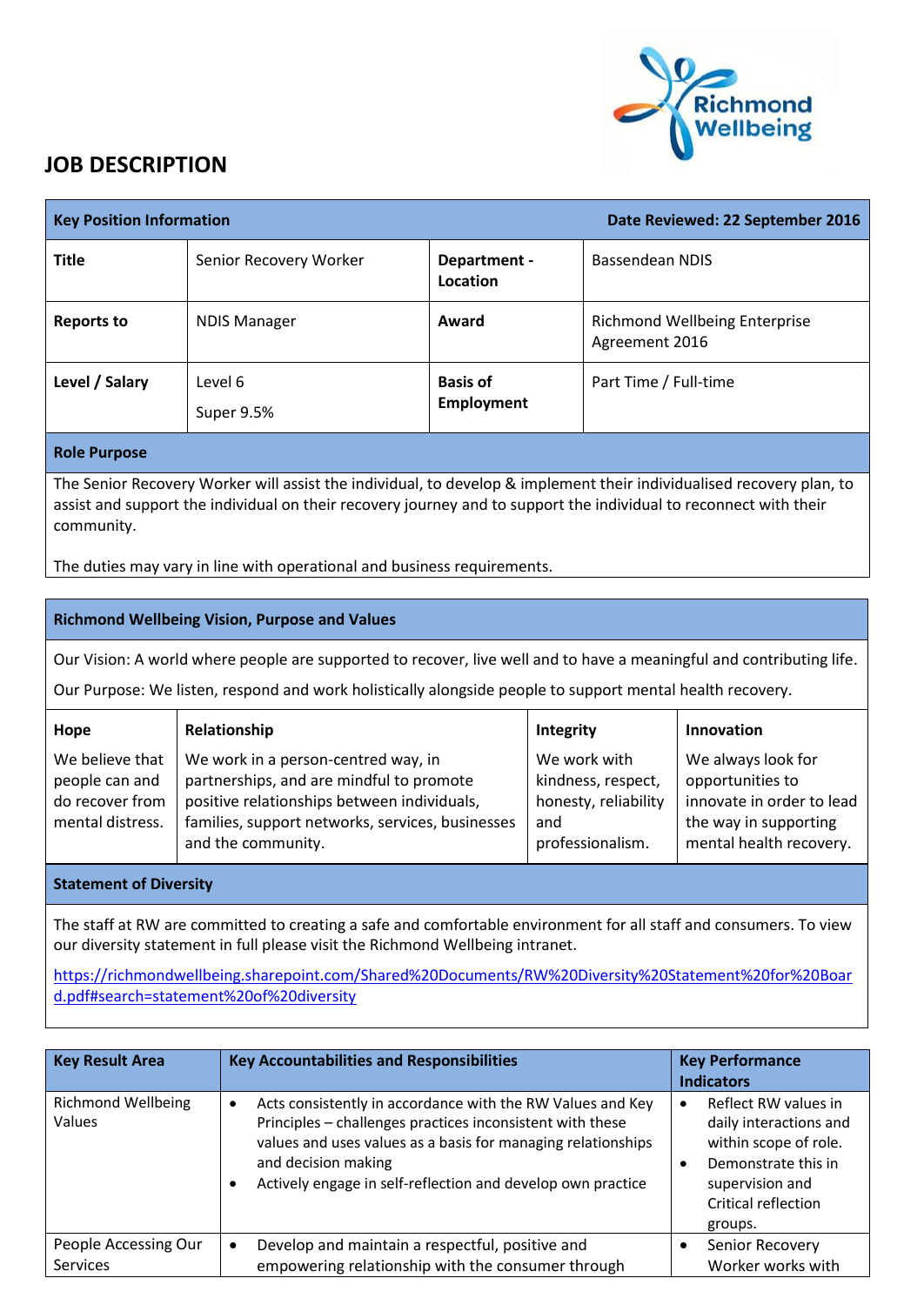|                                                        | basic person-centred counseling that appreciates the<br>person's strengths and capabilities.<br>Support consumers to develop an understanding of their<br>distress and personal recovery in the context of their lived<br>experience.<br>Develop, facilitate and regularly review person-centred<br>$\bullet$<br>recovery plans, tools and measures.<br>Provide flexible and tailored support to effectively<br>$\bullet$<br>implement the recovery plan.<br>Refer consumers to recovery enabling services and<br>٠<br>community resources as indicated.<br>Establish and maintain respectful, collaborative and<br>$\bullet$<br>flexible but professional relationships.<br>Involve family members, carers and other relevant<br>$\bullet$<br>stakeholders in recovery planning implementation.<br>Respond to clinical incidents in accordance with the<br>$\bullet$<br>organisation's policies & procedures | consumers as<br>required.<br>Consumer progress,<br>$\bullet$<br>data and information<br>is documented and<br>audited according to<br>RW policy.<br>Family members,<br>$\bullet$<br>carers and significant<br>others, with the<br>consent of the<br>consumer, are kept<br>informed of a<br>consumer's progress.<br>Ensure that individual<br>$\bullet$<br>plans and outcomes<br>are developed and<br>reviewed regularly<br>with each consumer<br>Services are provided<br>$\bullet$<br>to consumer as<br>required within<br>outcomes areas. |
|--------------------------------------------------------|---------------------------------------------------------------------------------------------------------------------------------------------------------------------------------------------------------------------------------------------------------------------------------------------------------------------------------------------------------------------------------------------------------------------------------------------------------------------------------------------------------------------------------------------------------------------------------------------------------------------------------------------------------------------------------------------------------------------------------------------------------------------------------------------------------------------------------------------------------------------------------------------------------------|--------------------------------------------------------------------------------------------------------------------------------------------------------------------------------------------------------------------------------------------------------------------------------------------------------------------------------------------------------------------------------------------------------------------------------------------------------------------------------------------------------------------------------------------|
| <b>Service Operations</b>                              | Maintain own records and contribute to accurate<br>$\bullet$<br>documentation (e.g. administrative tasks)<br>Attend internal and interagency meetings as required.<br>$\bullet$<br>Responsibly manage petty cash within budget<br>$\bullet$<br>parameters.<br>Contribute to the maintenance of organisational assets.                                                                                                                                                                                                                                                                                                                                                                                                                                                                                                                                                                                         | Documentation is<br>$\bullet$<br>maintained as per<br>RW's policies and<br>procedures, and is<br>accurate, legible and<br>concise.<br>Meetings are attended<br>$\bullet$<br>to and participated in.<br>٠                                                                                                                                                                                                                                                                                                                                   |
| <b>Group Facilitation</b>                              | Plan, facilitate and evaluate groups and workshops that<br>$\bullet$<br>promote recovery, peer support and wellbeing- for<br>consumer and staff audiences<br>Contribute to development and maintenance of team<br>$\bullet$<br>complementary care networks and partnerships.<br>Contribute to program promotional events.<br>$\bullet$                                                                                                                                                                                                                                                                                                                                                                                                                                                                                                                                                                        | Groups are<br>$\bullet$<br>maintained and<br>delivered as required.<br>Assist with events<br>$\bullet$<br>and promotions as<br>required.                                                                                                                                                                                                                                                                                                                                                                                                   |
| Employee<br>Contribution<br><b>Occupational Safety</b> | Positive and constructive work environment is promoted<br>$\bullet$<br>where employees are valued.<br>Employees adhere to the RW Code of Conduct and Ethics<br>$\bullet$<br>and Policy and Procedures<br>Attends Core Training and maintains all compliance<br>$\bullet$<br>requirements relevant to their role and employment with<br><b>RW</b><br>To carry out other duties which may be required,<br>$\bullet$<br>requested or directed and which are within the person's<br>capability and training to perform<br>Promote a safe and healthy working environment that<br>$\bullet$                                                                                                                                                                                                                                                                                                                        | Show respect and<br>$\bullet$<br>helpfulness in all<br>interactions<br>Read, understand and<br>$\bullet$<br>seek clarification of<br>Policy and procedure<br>documents.<br>Enrol in and complete<br>$\bullet$<br>required Core<br>Training within<br>required time frame.<br>Duties are completed<br>$\bullet$<br>to expected standard<br>as outlined by<br>manager.<br>A "Safe work" culture<br>$\bullet$                                                                                                                                 |
| and Health                                             | complies with OSH requirements<br>Take a shared responsibility to ensure the safety and well-<br>$\bullet$<br>being on self and others                                                                                                                                                                                                                                                                                                                                                                                                                                                                                                                                                                                                                                                                                                                                                                        | within<br>operates<br><b>Richmond Wellbeing</b>                                                                                                                                                                                                                                                                                                                                                                                                                                                                                            |